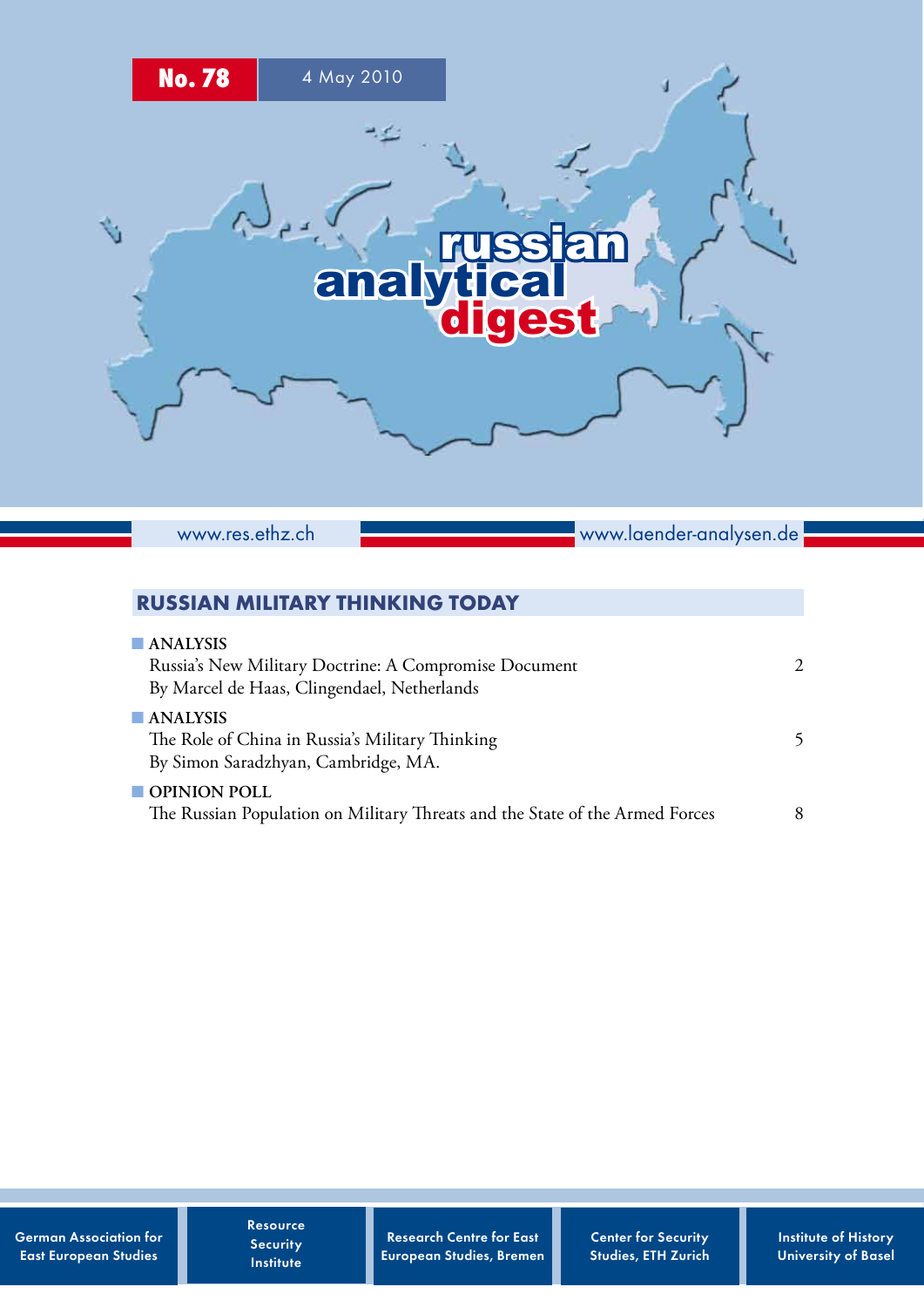<span id="page-1-0"></span>

## Analysis

# **Russia's New Military Doctrine: A Compromise Document**

By Marcel de Haas, Clingendael, Netherlands

### **Abstract**

In an earlier Russian Analytical Digest article (RAD no. 62, 18 June 2009), I discussed President Dmitry Medvedev's foreign security policy by analyzing his major security documents and statements at the time: the July 2008 Foreign Policy Concept, the August 2008 major policy principles, the September 2008 Arctic Strategy and the May 2009 National Security Strategy. I noted that Russia's military doctrine, the third pillar of the "troika" of the country's security policy hierarchy—after the national security strategy and the foreign policy concept—was expected to appear in a new edition during the course of 2009. With some delay, the new military doctrine was published on 5 February 2010. This article analyses the drafting process of the doctrine as well as the final text.

### **Preparation of a New Military Doctrine**

After many years of discussion focused on revising the military doctrine of 2000, and repeated announcements predicting the publication of such a document, at the end of 2008 signals became stronger that the process of launching a new military doctrine was finally under way. Probably the on-going military reforms and the aftermath of the 2008 Georgian conflict had convinced Russia's security elite that an updated military doctrine was now necessary.

In December 2008 the Kremlin announced plans for a new military doctrine. At a meeting of the Security Council of the Russian Federation (SCRF), Moscow's highest security organ, an interdepartmental working was formed, consisting of delegates from numerous federal state bodies, including the Duma, the Federation Council, the regional presidential representatives, the Russian Academy of Sciences, the Academy of Military Sciences, as well of scientific and civil organizations. The working group responsible for drafting the new doctrine under the auspices of the SCRF was led by Deputy Security Council Secretary Yuri Baluyevsky. Army General Baluyevsky was a former Chief of the General Staff (CGS). Deputy Chief of the General Staff Colonel General Anatoly Nogovitsyn was head of the working group of the Ministry of Defence on developing the military doctrine. Army General Makhmut Gareyev, president of the Academy of Military Sciences and member of the scientific council of the SCRF, was also involved in drafting the new doctrine. In spite of the fact that an all-government working group was to draft the new doctrine, the key actors all had a military background. Thus, the influence of the military on the contents of the document must have been substantial. On 8 October 2009, Nikolai Patrushev, the Secretary of the SCRF and former Director of the Federal Security

Service (FSB), announced that Russia would soon adopt a new military doctrine.

### **Statements in Advance of Publication**

Several key figures involved in drafting the new military doctrine leaked elements of the early drafts, whetting outside interest in the document. The controversy these statements aroused, however, apparently prevented them from appearing in the final text. Instead, they were likely included in a secret protocol, whose existence was first signalled by Nogovitsyn.

Most importantly, Baluyevsky pointed out that statements on the use of nuclear weapons would be adjusted ("V Rossii" 2009). In an *Izvestiya* interview Patrushev stressed that in the foreseeable future nuclear weapons would remain Russia's highest priority. The doctrine would list adjustments in the conditions for using nuclear weapons in repelling aggression with conventional arms, not only in large-scale wars, but also in regional and even local fighting. Furthermore, the doctrine would provide a variety of options for using nuclear weapons, depending on the situation and the intentions of the adversary. Patrushev also remarked that in situations critical to national security, pre-emptive (preventive) nuclear strikes against the aggressor would be possible. In addition to "traditional threats," such as the USA and NATO, the escalating struggle for energy and other raw materials was to be listed as a new threat, since this would increase the potential for conflict on Russia's borders, including the Arctic region.

## **The Military Doctrine of 2010**

Russia finally published its new military doctrine on 5 February 2010. The following analysis examines it in light of the structure of Russia's primary security document, the National Security Strategy.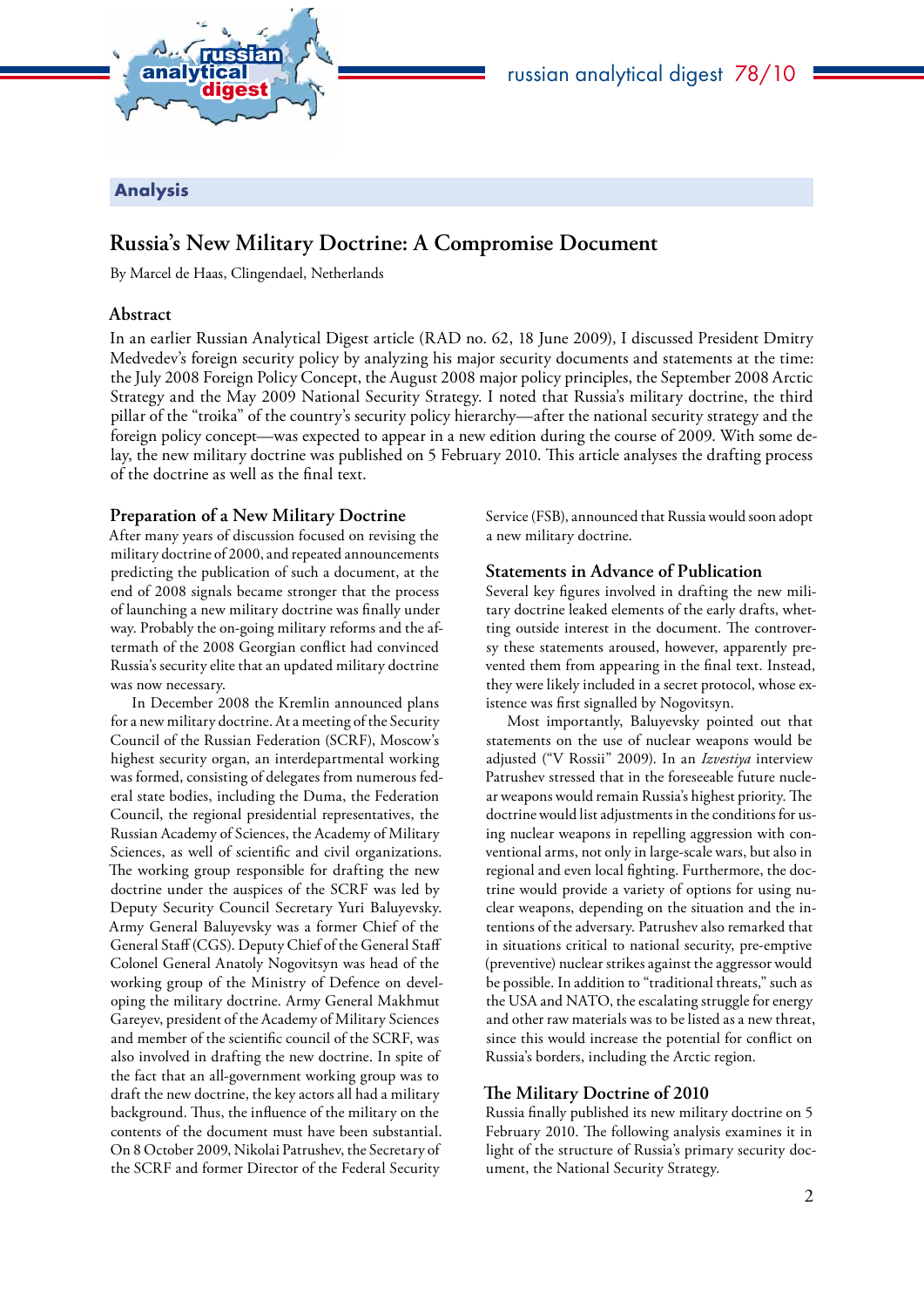

### **Russia in the World Community**

analytical<br>digest

russian

Russian security thinking about global developments in the military doctrine showed that its authors had a mixed view of the world. On the one hand, they saw reduced political and military threats, but, on the other hand, they highlighted the use of military force to solve conflicts and the intensification of military dangers in some areas. The chapter on dangers and threats started with the observation that the existing architecture of global security did not ensure the equal security of all nations. This concern seemed to correspond with President Medvedev's call for a new European security architecture, in which the "Cold War vestiges" of the OSCE, NATO and the Conventional Forces in Europe (CFE) Treaty would be replaced by an all-European security treaty and conference, preventing the use of force by individual states or organizations.

#### **Russia's National Interests**

With respect to Russia's national interests, three aspects in particular came to the fore. First, the authors expressed a desire to expand Russia's circle of partner states on the basis of common interests in strengthening international security. This idea focused in particular on the member states of the Collective Security Treaty Organisation (CSTO), the Commonwealth of Independent States (CIS), and the Shanghai Cooperation Organization (SCO). Second, they stressed that the RF Armed Forces might be used operationally outside Russia to protect the interests of Russia and its citizens and maintain international peace and security. The protection of Russians abroad appeared three times in the doctrine. Consequently, as laid out in the Law on Defence adopted after the 2008 Georgian conflict, Moscow gave itself the right to use military force abroad. The third aspect comprised the creation and training of special units from the Armed Forces and other troops for use in the interests of Russia's economy. This provision was probably related to protecting energy infrastructure and possibly also with an eye toward securing future resources, such as those in the Arctic region.

#### **Threats to Russia's Security**

Previous doctrines only mentioned threats; this time the doctrine also referred to dangers. Actually, the threats seemed to be of less importance. They only appeared after the dangers. Furthermore, only the dangers were concrete, the (external) threats were of a vaguely-defined general nature: a drastic deterioration in the militarypolitical situation (interstate relations); efforts to impede the operation of state and military command and

control systems; a show of military force with provocative objectives on the territories of states contiguous to Russia or its allies; and the partial or complete mobilization of armies in other states. The listed dangers were specific and referred mainly to the West. First of all, the doctrine stated the danger that NATO posed, in particular by globalizing its endeavours and attempting to expand its military infrastructure closer to Russian borders, among others ways, by welcoming new members. Clearly, this section referred to plans to include Georgia and—until the 2010 Presidential elections—Ukraine into the alliance. The next danger described was the deployment (or expansion) of foreign military contingents on territories neighbouring Russia or its allies. This section probably pointed to the American military contingents deployed in Romania and Bulgaria. Another listed foreign danger was the development and deployment of missile defence systems. Although not specifically mentioned, this provision presumably meant the global US missile defence network of which the cancelled components in Poland and the Czech Republic were a part. Furthermore, the doctrine pronounced the danger of the use of military force on territories neighbouring Russia in violation of the UN Charter and other norms of international law. This entry possibly addressed NATO's attack on Serbia in 1999, but even more Georgia's attack on South Ossetia in August 2008.

#### **Ensuring Russia's Security**

In response to dangers and threats, the doctrine explained that Russia retained the right to use nuclear weapons in response to an attack against itself or against its allies with weapons of mass destruction, and also against an attack with conventional weapons when the very existence of the state was under threat. Furthermore, Moscow would ensure the protection of Russian citizens abroad. Other provisions seeking to ensure Russian security related to the strengthening of collective security, within the framework of the CSTO, CIS, OSCE and SCO; as well as to developing relations in this field with the EU and NATO. Next, the main priorities of military-political cooperation were with Belarus, CSTO, CIS, SCO and the UN. More specifically, on international security cooperation, an armed attack on a (Russia-Belarus) Union State member or a member state of the CSTO would be regarded as an act of aggression provoking retaliatory measures. In addition to the listing of a (CSTO Treaty) military assistance article, the doctrine also underlined Moscow's willingness to assign troop contingents to CSTO peacekeeping forces. Moreover, Russia can assign forces to the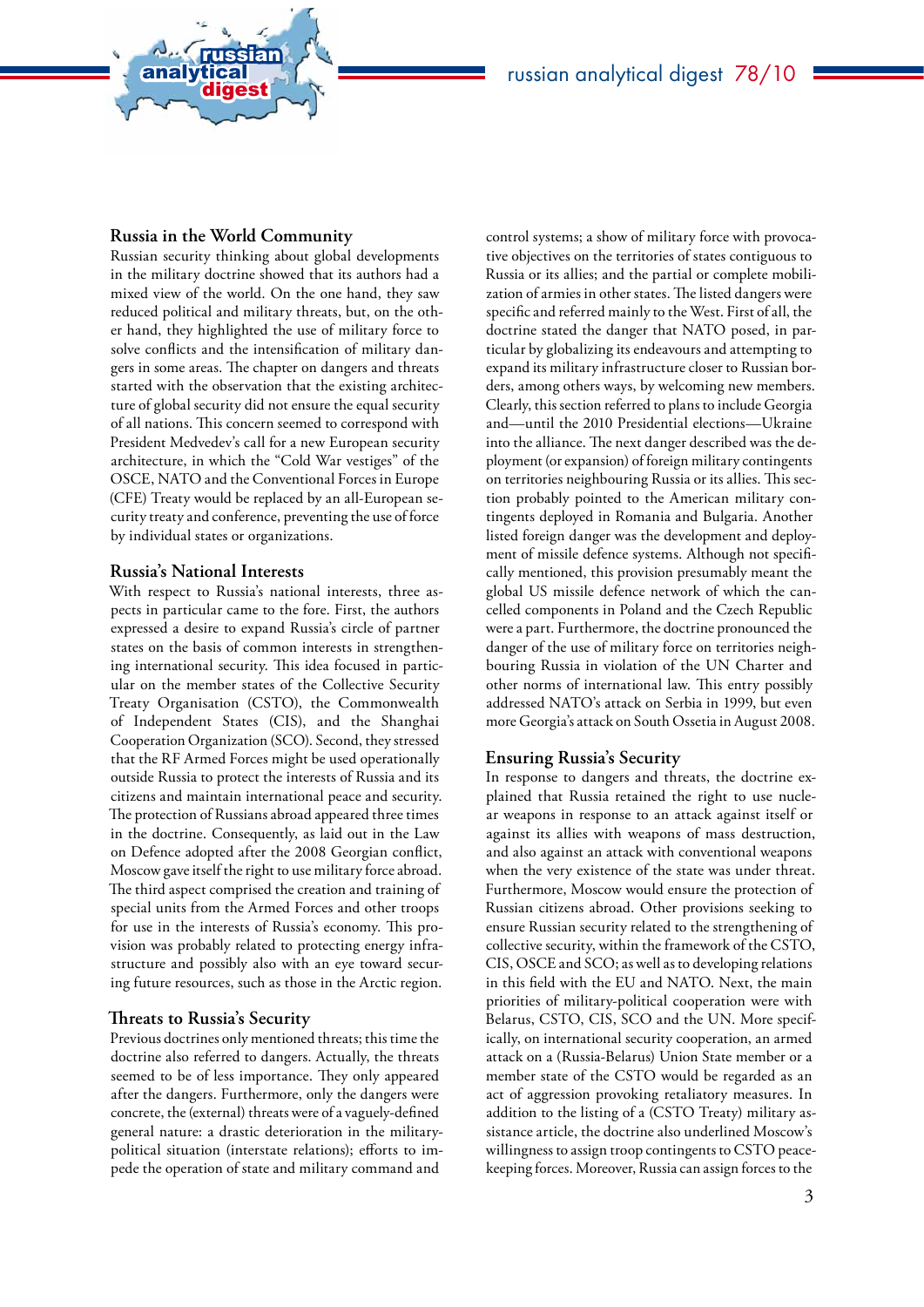

CSTO Collective Rapid-Response forces for the purpose of responding promptly to military threats.

#### **Assessment**

analytical<br>digest

russian

As to threats to Russia's security, the 2010 Military Doctrine considered NATO as the main problem. However, in denouncing NATO expansion, Russia did not recognize that states have the right of self-determination in choosing their alignments with international organizations, such as with the EU and NATO, even though the doctrine repeatedly states that international law is of crucial importance to Moscow. Even though Russia frequently declares that it has privileged interests in regions, i.e. the former Soviet Union, the Kremlin does not have the right to decide what the countries in this region are allowed to do. With regard to foreign troops deployed close to Russian borders, the military contingents of the USA deployed in Romania and Bulgaria were in other security documents mixed up with those of NATO. However, if US and NATO policy were the same, Georgia and Ukraine would already have been NATO members. Considering the West as the primary adversary was a disappointing continuation of old thinking. However, by listing the West under "dangers" instead of "threats," damage to the relationship with NATO and the US was less than it could have been. In that respect, possibly, the term "dangers" was introduced in order to avoid complicating the then ongoing negotiations with the USA towards a new START Treaty on the reduction of strategic nuclear arms.

In autumn 2009 some of the drafters revealed that the new doctrine would entitle Russia to use nuclear weapons in preventive (pre-emptive) strikes. At that time this news caused a lot of turmoil and criticism in the West. Perhaps because of that concern, this provision was absent in the doctrinal text of 2010. However, it is doubtful that this provision was totally deleted. On 5 February 2010, together with the Military Doctrine, President Medvedev also announced his approval of the "Principles of State Nuclear Deterrence Policy to 2020." It is possible that this document, which was not released publicly, contains the secret nuclear part of the

doctrine, including provisions on preventive (pre-emptive) nuclear strikes.

Another striking feature of ensuring security was the choice of "friends" for enhancing collective security and military-political cooperation: CSTO, Belarus and SCO were the main actors deemed suitable for cooperation. The inclusion of a clause on military assistance derived from the CSTO Treaty—together with doctrinal provisions on Russian troop assignments to CSTO peacekeeping and rapid reaction forces, unmistakably marked the CSTO as the primary security partner for Moscow. The other international organization in which Moscow played a leading role, the SCO, was also given priority status for cooperation. However, in contrast with other recent security documents, the special relationship with China and India was not listed in the military doctrine. Perhaps by keeping silent about China, the Russian military thus avoided this taboo, making clear that China could develop into a threat to Russia. Finally, EU and NATO were mentioned in the sphere of collective security, as evidenced by RF military contingents participating in operations of both Western organizations. However, they were excluded from the list of military-political cooperation, underlining that these actors did not belong to the category of favoured military partners.

The contents of the new doctrine did not quite live up to the earlier statements related to it, nor to the realities of the RF Armed Forces. For instance, the expected emphasis on energy security was completely left out. Furthermore, the repeatedly announced provision on preventive/pre-emptive nuclear strikes was also missing. Moreover, the ongoing deep reforms of the RF Armed Forces and the intended huge influx of modern weapons before 2020 were also absent in the doctrine. The new doctrine was probably a compromise between different competing groups in the security elite, resulting in a document that has little relation with current international security developments. domestic military reforms or the line in other security documents. Hopefully a better formulated doctrine will not take another decade.

#### *About the Author*

Lieutenant Colonel Dr. M. de Haas is Senior Research Fellow at the Netherlands Institute of International Relations Clingendael. This article is partly derived from his book Russia's Foreign Security Policy in the 21<sup>st</sup> Century: Putin, *Medvedev and Beyond*, which was published by Routledge in April 2010.

*(Literature: see overleaf)*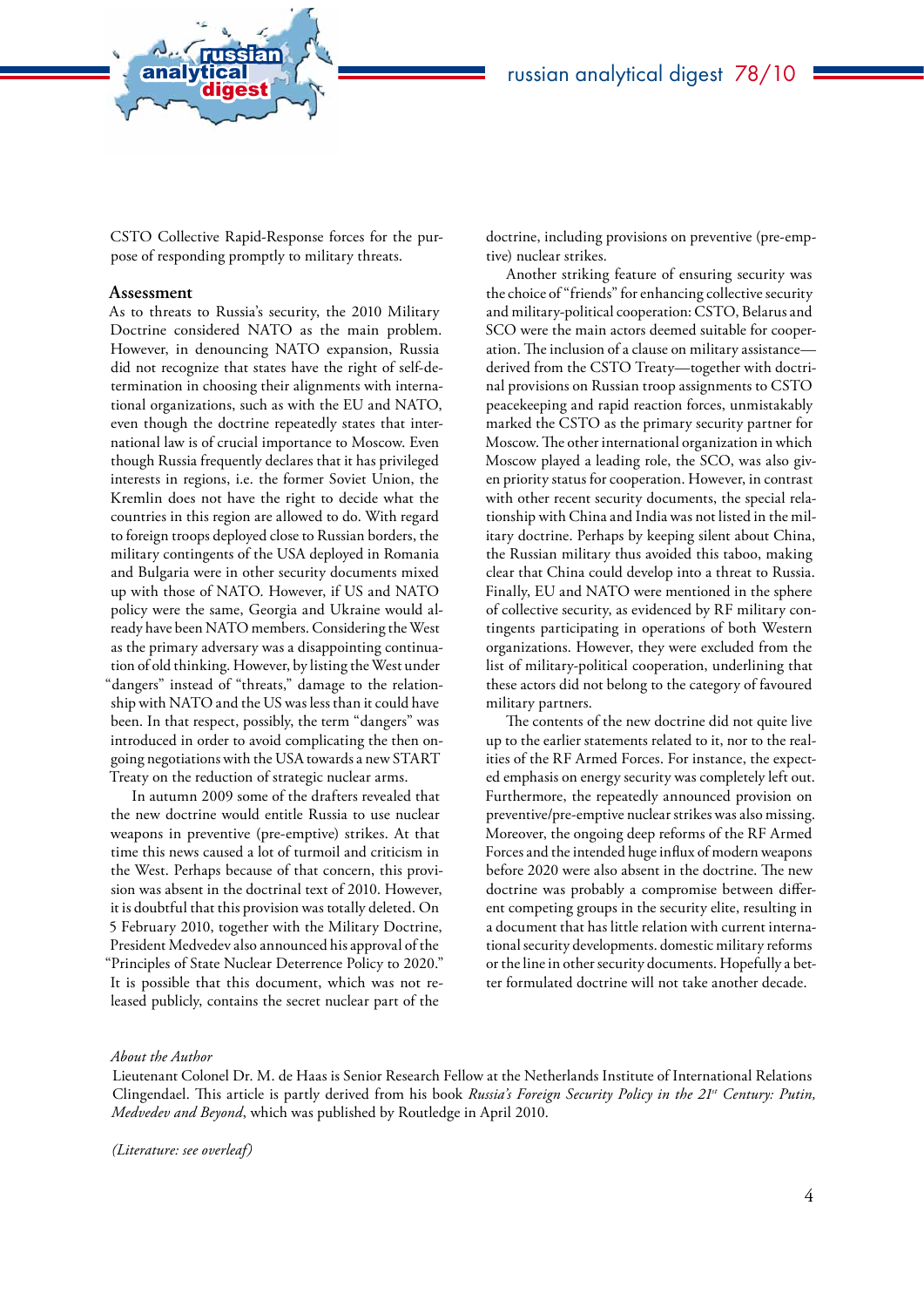<span id="page-4-0"></span>

### *Literature*

- "Genshtab: zakrytaya chast' novoy voyennoy doktriny RF opredelit proavoprimeneniye armii i flota" (2009), *Interfax. ru*, 11 August.
- "V Rossii izmenyatsya osnovaniya dlya primeneniya yadernogo oruzhiya" (2009), *Lenta.ru*, 15 October.
- "Voyennaya doktrina ozhila" (2008), *Nezavisimoye Voyennoye Obozreniye*, 12 December.
- Borisov, T. (2009) "Voyennaya doktrina v tretyem variante", *Rossiyskaya Gazeta*, 20 November.
- Kremlin (2010) "Dmitry Medvedev signed the Military Doctrine and the Principles of State Nuclear Deterrence Policy to 2020", 5 February. <http://eng.kremlin.ru/text/news/2010/02/224154.shtml> (accessed 30 April 2010).
- Litovkin, D. (2009) "Part of the military doctrine closed", *Izvestiya*, 12 August.
- Mamontov, V. (2009) "Menyaetsya Rossiya, menyaetsya i eë voyennaya doktrina", *Izvestiya*, 14 October.
- Nikolskiy, A. (2009) "Rossiya ne udarit", *Vedomosti*, 9 October.
- SCRF (2010) *Voyennaya Doktrina Rossiyskoy Federatsii* (Military Doctrine of the RF), 5 February, in Russian: http:// www.scrf.gov.ru/documents/33.html (accessed 23 February 2010).

### Analysis

# **The Role of China in Russia's Military Thinking**

By Simon Saradzhyan, Cambridge, MA.

### **Abstract**

The continuing rise of China requires the Russian military to prepare a plan that allows it to counter Beijing's potential supremacy. However, military preparations alone will not suffice. Russia needs to reverse the negative socio-economic and demographic trends in the Far East and Siberia before they create conditions facilitating an armed conflict.

### **The East-2010 War-Game: Who Are Russia's Potential Foes?**

In June 2010 the Russian armed forces will stage an operational-strategic exercise dubbed Vostok-2010 (East-2010) that will become "the main combat-training event" of 2010, according to a recent Defense Ministry press release. Thousands of soldiers from the Army (including the Chemical, Biological, Radiological, and Nuclear Protection Forces) Navy, Air Force, Airborne Troops and other elements of the Russian armed forces will participate in the joint exercise staged by the Far Eastern and Siberian Military Districts. While these two eastern districts and the fleet will play the lead role in the game, Vostok-2010 will also involve forces and assets from other military districts and all of Russia's four fleets, including submarines, according to senior commanders. Russia's long-range aviation and the Ministry of Interior Affairs' Interior Troops will also participate in the war game.

The importance given to Vostok-2010 marks a significant change from the recent past. More often than not, it is the Zapad (West) exercise, which simulates a Russian war with NATO, that concludes the Russian armed forces' combat training season. That was the case

last year when tens of thousands of troops participated in Zapad-2009, which featured large-scale operations in western Russia and Belarus, including beach landings and a simulated nuclear strike.

But this year Vostok will mark the apogee of Russian military training, according to commander of the Ground Forces Col. General Alexander Postnikov. President Dmitry Medvedev has already promised to attend the war-game, during which troops will test the new chain of command (military district-operational command-brigade) and practice re-deployment from one region to another, chief of the General Staff Army General Nikolai Makarov told RIA Novosti on January 15.

While commenting extensively on the West wargames, top Russian commanders would not publicly identify either potential foes or the overall scenario for East-2010. One unnamed, but obvious foe to prepare for is Japan. In an April 7 interview Deputy Defense Minister Vladimir Popovkin openly stated that one reason why Moscow wants to buy Mistral helicopter-carrying warships from France is because Russia has an unresolved territorial dispute with Japan.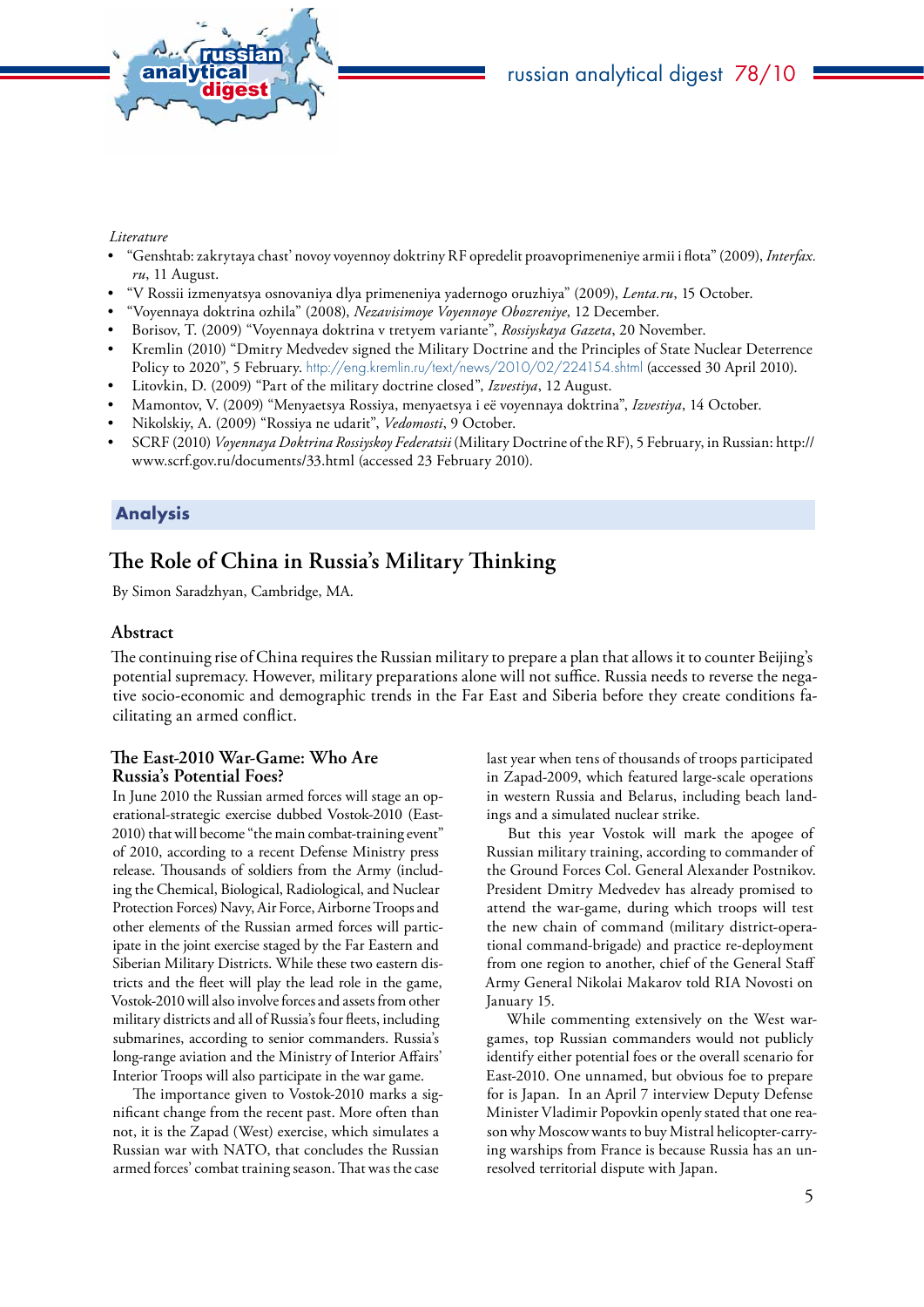The Russian leadership is also concerned about the unpredictability of the nuclear-armed North Korean regime and has even decided to deploy its newest air defense system – the S-400 – in the Far East, even though this system is not designed to shoot down ballistic missiles during the ascending or mid-course phases of their flight.

However, there is one more potential foe in the East whose growing military might requires Russia to prepare a counter-action strategy on the scale of Vostok-2010. And that potential foe is China.

#### **Acknowledging the Potential Threat**

analytical<br>digest

russian

Until recently, Russia's military-political leadership had been extremely careful not to mention China as a potential foe while taking pains to stress how much relations with its powerful eastern neighbor have improved. Indeed, the two countries have settled their border disputes, signed a friendship treaty in 2001 and became partners in the Shanghai Cooperation Organization. They also agreed not to be the first to use nuclear weapons against each other or target their nuclear weapons at each other in a deal signed in 1992.

However, China is already challenging Russia's dominance in oil- and gas-rich Central Asia. In the future, fast-growing China could come to pose a security threat to Russia's resource-rich Siberia and Far East, especially given the growing disparity in population density, economic output and continuing labor immigration across the Russian-Chinese border.

But while Russian officials had avoided referring to China as a potential foe, perhaps, in order to avoid angering the eastern neighbor and buy time to prepare for its further rise, former officials and experts do point to the potential threat posed by China's conventional supremacy. "After the end of the Cold War…Moscow lost its superiority in conventional forces over NATO, China and the far eastern alliance led by the U.S," Alexei Arbatov, one of Russia's most authoritative arms control

#### *Armed Forces Total Personnel (2008, in thousands)*

| China       | 2,885 |
|-------------|-------|
| Russia      | 1,476 |
| North Korea | 1,295 |
| Japan       | 242   |
| Uzbekistan  | 87    |
| Kazakhstan  | 81    |
| Kyrgyzstan  | 21    |
| Tajikistan  | 17    |

*Source: World Bank World dataBank;* [http://databank.world](http://databank.worldbank.org/ddp/home.do?Step=1&id=4) [bank.org/ddp/home.do?Step=1&id=4](http://databank.worldbank.org/ddp/home.do?Step=1&id=4)

experts and the co-author of Russia's new national security doctrine, observed in 2004. Now Russia sees its non-strategic nuclear weapons as the "nuclear equalizer," compensating for the conventional forces lead held by the West and China.

More recently, the Defense Ministry top brass have begun to edge closer towards acknowledging the obvious. In July 2009 a reporter for the Defense Ministry's newspaper *Krasnaya Zvezda* pointed out to Chief of the Russian General Staff Army General Nikolai Makarov that one of the slides in the commander's own presentation "show that it is, after all, NATO and China that are the most dangerous of our geopolitical rivals." He then asked the general whether the brigades, which Makarov said are replacing Cold War era divisions to better prepare the armed forces to fight local conflicts as opposed to the all-out wars of the 20th century, will be ready to "conduct defensive operations in massive warfare."

Makarov did not mention China in his answer. However, earlier at the same conference he did point out that "in terms of China, we are conducting a very balanced, well-thought out policy." However, based on my experience working as a defense and security journalist in Russia for 15 years, *Krasnaya Zvezda* reporters typically seek pre-approval for the questions they ask top commanders, so the reference to China as "strongest geopolitical rival" is no accident.

Two months later chief of the Ground Forces Staff Lt. General Sergei Skokov made what leading Russian military expert Alexander Khramchikhin described as an "epochal statement." When describing what kind of warfare the national armed forces should prepare for, Skokov said the following in September 2009: "If we talk about the east, then it could be a multi-million-man army with a traditional approach to conducting combat operations: straightforward, with large concentrations of personnel and firepower along individual operational directions." Writing in *Nezavisimoye Voyennoye Obozrenie*, Khramchikhin noted that "for the first time since the early days of Gorbachev, a high-ranking national commander has de facto acknowledged officially that the People's Republic of China is our potential enemy."

Should a conflict between Russia and China eventually break out, Russia should not hope that the conventional component of its one million strong armed forces will be able to stop the 2.8 million man People's Liberation Army (PLA) of China, whose military spending has increased at an inflation-adjusted rate of over 18 percent a year, according to G. John Ikenberry. Russia has repeatedly gamed out a limited nuclear strike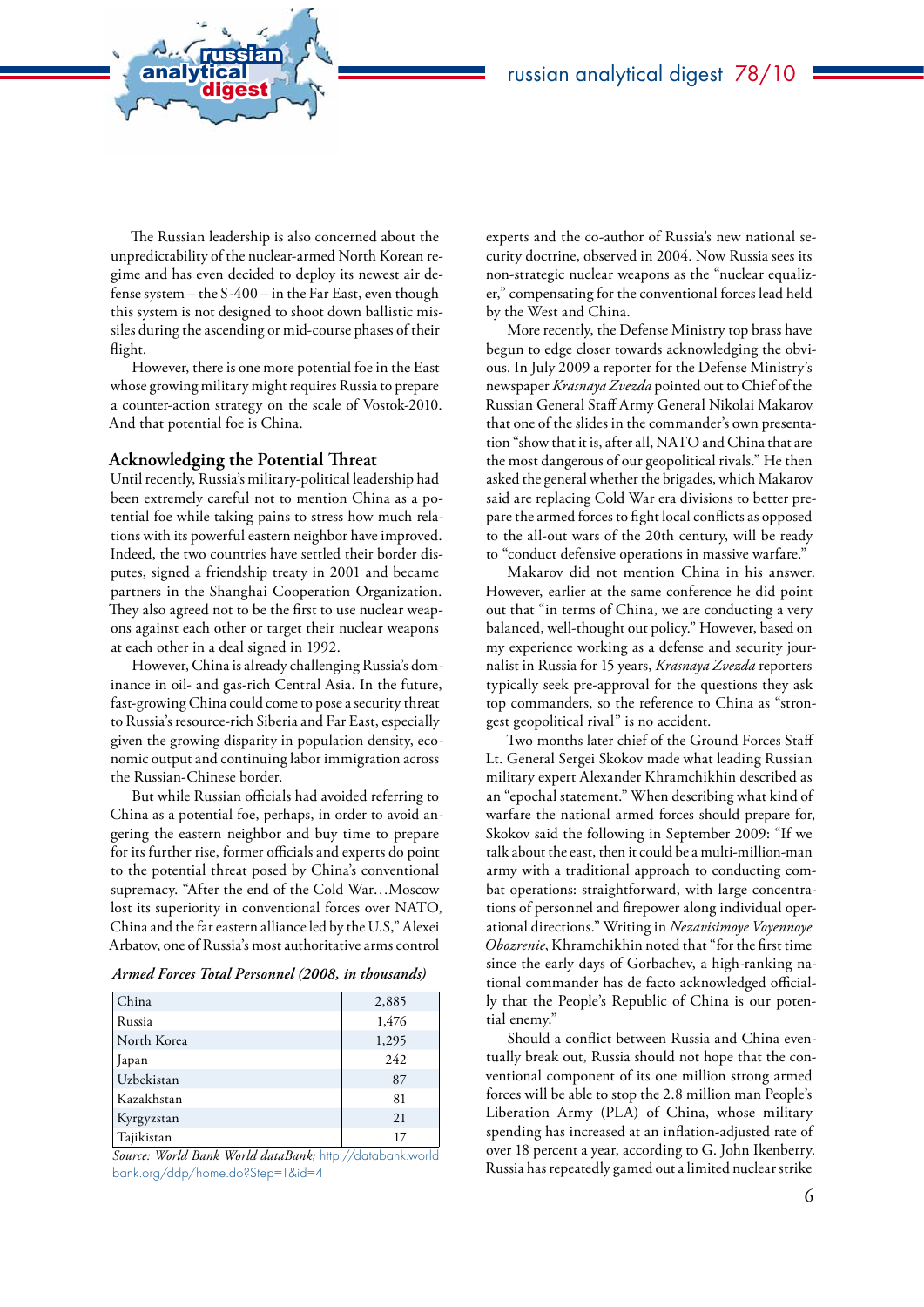by air-launched cruise missiles to prevent a conventionally-superior foe from overwhelming its forces in a conventional conflict in the West and one may deduce from that that Russian generals have developed similar plans for conflicts in the East too.

analytical<br>digest

russian

However, while they serve as a powerful deterrent, nuclear weapons cannot be viewed as a panacea. Most importantly, even selected limited use of nuclear weapons, which Russian generals hope will demonstrate resolve and deescalate the conflict, can actually increase the risk that the foe will also choose to retaliate with nuclear weapons rather than sue for peace. Even the selective first use of nuclear weapons by Russia may prompt Beijing to respond by launching its ICBMs out of concern that Russia's nuclear strike may destroy most of its nuclear arsenal. And, as a 2003 Defense Ministry report, entitled "Urgent Tasks for the Development of the Russian Armed Forces," rightly notes: "When we speak about the nuclear deterrent, especially when this notion is applied to the deterrence of threats associated with the use of conventional forces by the enemy, we should also take into account that under contemporary conditions such deterrence can be effectively carried out only if well-equipped and combat-ready general-purpose forces are available."

### **"It's the Economy, Stupid."**

However, neither nuclear weapons nor conventional weapons will be effective in reducing the risk factors that increase the likelihood of conflict between China and Russia. Among these is the growing demographic and economic disparity between the two countries. This gap is increasingly evident in light of the macroeconomic and social data describing Russia's Siberia and Far East.

China's economy has quadrupled in size since the late 1970s and may double again over the next decade. China already has a population of 1.32 billion and its GDP totaled \$4,326 billion in 2008, ranking third in

terms of GDP in the world, according to the World Bank. Russia's population totals some 141 million and its GDP totaled \$1,601 billion in 2008, ranking ninth in the world, according to the same source. China is most likely to continue growing at rates unattainable for Russia while the latter can count only on migration to prevent further depopulation.

As of the early 2000s Russia's Far Eastern and Siberian Districts had a total population of 27 million and their combined gross regional products totaled \$110 billion per year, according to then-governor of Krasnoyarskii Krai Alexander Khoponin's 2006 speech at the Baikal Economic Forum in 2006. The rapid growth of countries in the Asian Pacific region, which includes China, is the main challenge for Russia, Khloponin told a conference in September 2006, according to Russia's *Ekonomika i Biznes*.

Nevertheless, given the current pace of development, Russia is still decades away from a serious conflict with China, if one ever erupts. As Singapore's first premier Lee Kuan Yew, an astute observer of Asia, pointed out: "China wants time to grow. If there is going to be any conflict, they'll postpone it for 50 years." And before thinking of any conflict with Russia, China will of course want to re-gain Taiwan and establish its dominance in South -East Asia.

Russia should use the next several decades to pursue military reform until it produces a conventional force capable of deterring military threats along Russia's perimeter and on par with China's PLA, while also maintaining a robust nuclear deterrent. Russian authorities should also allocate resources and introduce incentives to reverse depopulation in the Far East and Siberia and facilitate the region's socio-economic growth to prevent the further deepening of the non-military disparities that increase the likelihood of a crisis in relations with China that may ultimately escalate into an armed conflict.

### *About the Author*

Simon Saradzhyan is a fellow at Harvard University's Kennedy School Belfer Center where he researches terrorism and arms control. This article is partially based on his January 2010 paper "Russia's Non-strategic Nuclear Weapons in Their Current Configuration and Posture: A Strategic Asset or Liability?", [http://belfercenter.ksg.harvard.edu/](http://belfercenter.ksg.harvard.edu/publication/19940/russias_nonstrategic_nuclear_weapons_in_their_current_configuration_and_posture.html?breadcrumb=%2Fexperts%2F1897%2Fsimon_saradzhyan) [publication/19940/russias\\_nonstrategic\\_nuclear\\_weapons\\_in\\_their\\_current\\_configuration\\_and\\_posture.html?breadcr](http://belfercenter.ksg.harvard.edu/publication/19940/russias_nonstrategic_nuclear_weapons_in_their_current_configuration_and_posture.html?breadcrumb=%2Fexperts%2F1897%2Fsimon_saradzhyan) [umb=%2Fexperts%2F1897%2Fsimon\\_saradzhyan](http://belfercenter.ksg.harvard.edu/publication/19940/russias_nonstrategic_nuclear_weapons_in_their_current_configuration_and_posture.html?breadcrumb=%2Fexperts%2F1897%2Fsimon_saradzhyan)

#### *Recommended Reading*

- G. John Ikenberry, "The Role of China and the Future of the West," *Foreign Affairs*, January/February 2008.
- Lee Kuan Yew, Former Prime Minister of Singapore, Interview with Charlie Rose, October 22, 2009. Available at http://www.charlierose.com/download/transcript/10681.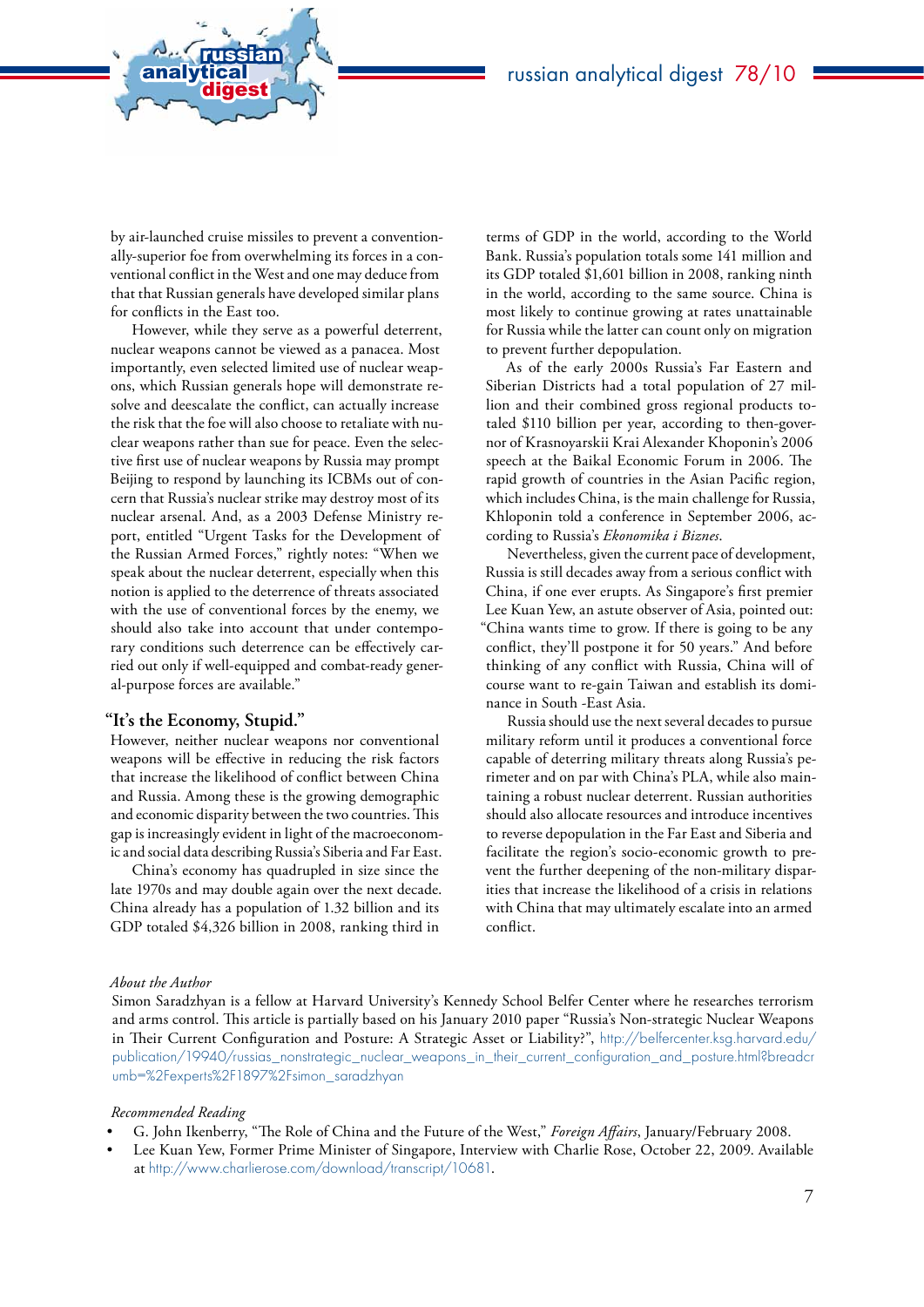<span id="page-7-0"></span>

Opinion Poll

# **The Russian Population on Military Threats and the State of the Armed Forces**

## **Military Threats**



*In your opinion, is there at present a military threat to Russia from other countries?*

*In your opinion, will our army be able to defend Russia in the case of a real military threat from another country?*



*Source: representative opinion polls of the Russian population by the Levada Center,* http://www.levada.ru./press/2010021701.html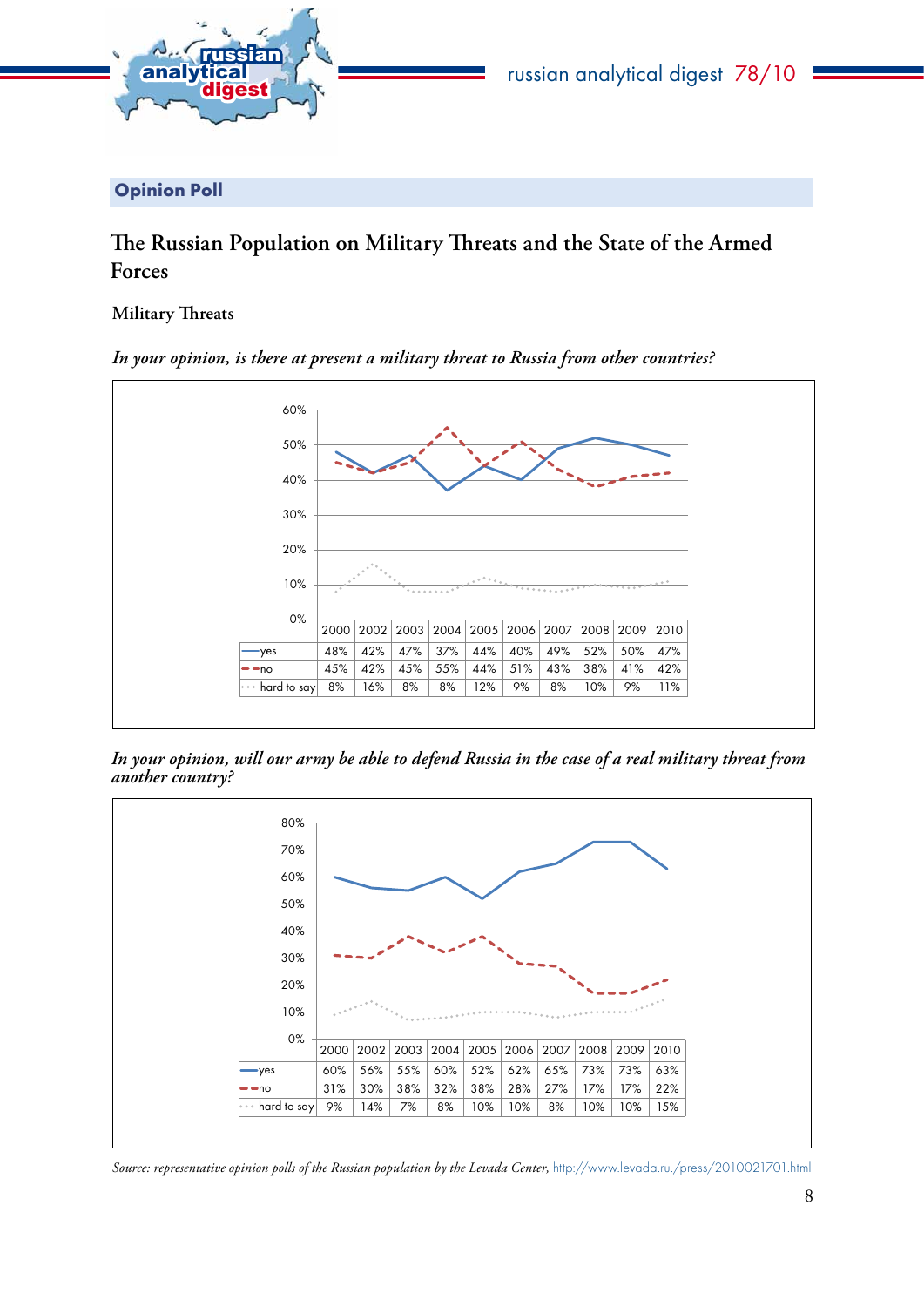

*In your opinion, what is NATO in relation to Russia?*



*Source: representative opinion polls of the Russian population conducted by VTsIOM from 2003 to April 2009,* [http://wciom.ru/](http://wciom.ru/novosti/press-vypuski/press-vypusk/single/11681.html) [novosti/press-vypuski/press-vypusk/single/11681.html](http://wciom.ru/novosti/press-vypuski/press-vypusk/single/11681.html)



*What would in your opinion best serve Russia's interest in relations with NATO?*

*Source: representative opinion polls of the Russian population conducted by VTsIOM from 2005 to April 2009,* [http://wciom.ru/](http://wciom.ru/novosti/press-vypuski/press-vypusk/single/11681.html) [novosti/press-vypuski/press-vypusk/single/11681.html](http://wciom.ru/novosti/press-vypuski/press-vypusk/single/11681.html)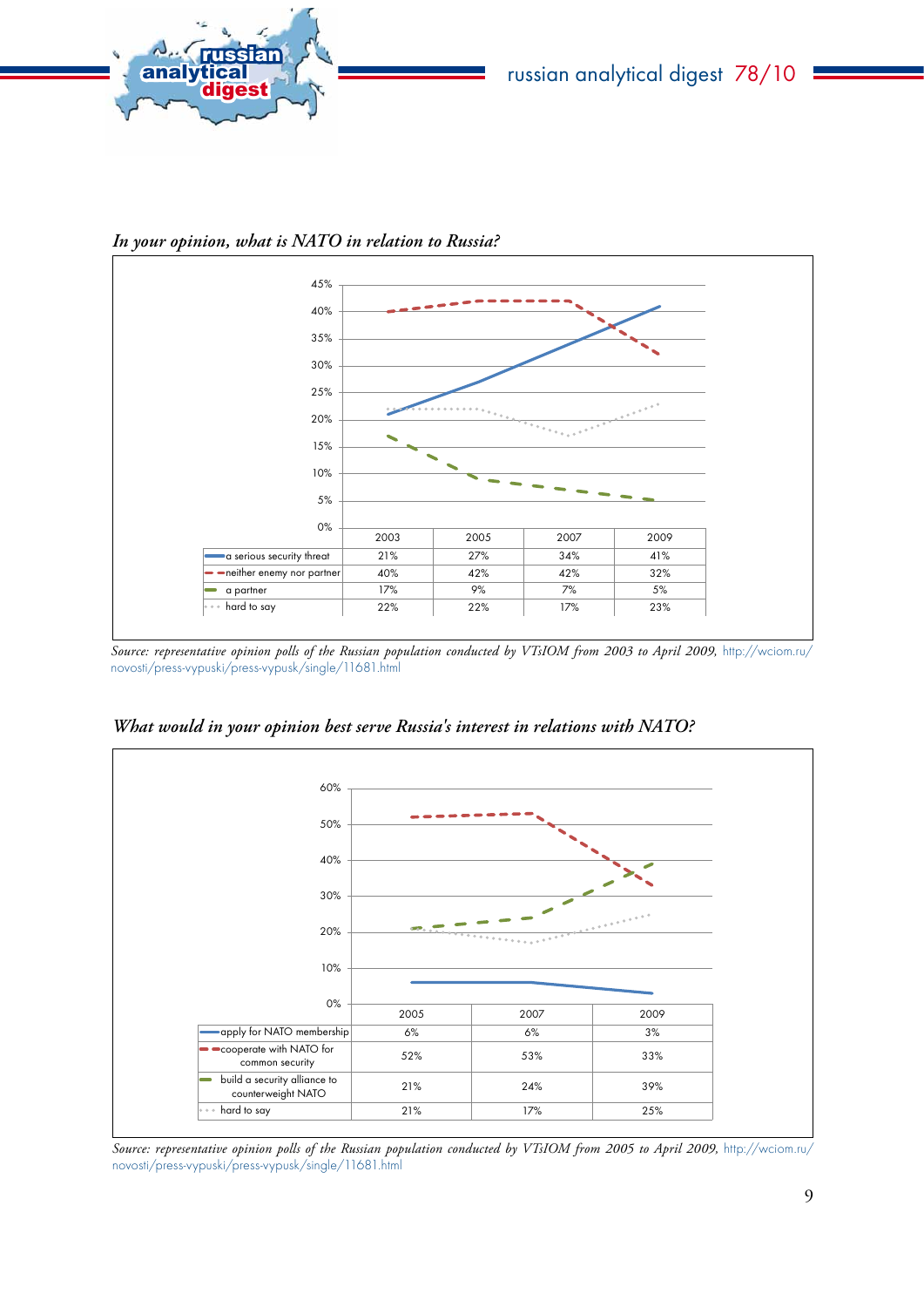



*How would you describe the relationship between Russia and the USA?* 

Source: representative opinion polls of the Russian population conducted by VTsIOM, [http://wciom.ru/novosti/press-vypuski/press](http://wciom.ru/novosti/press-vypuski/press-vypusk/single/12070.html)[vypusk/single/12070.html](http://wciom.ru/novosti/press-vypuski/press-vypusk/single/12070.html)



*Do You Think That the Growth of China is a Threat to Russian Interests?*

*Source: representative opinion poll of the Russian population conducted by FOM (Foundation for Public Opinion) in October 2009,*  http://bd.fom.ru/pdf/d43kitay.pdf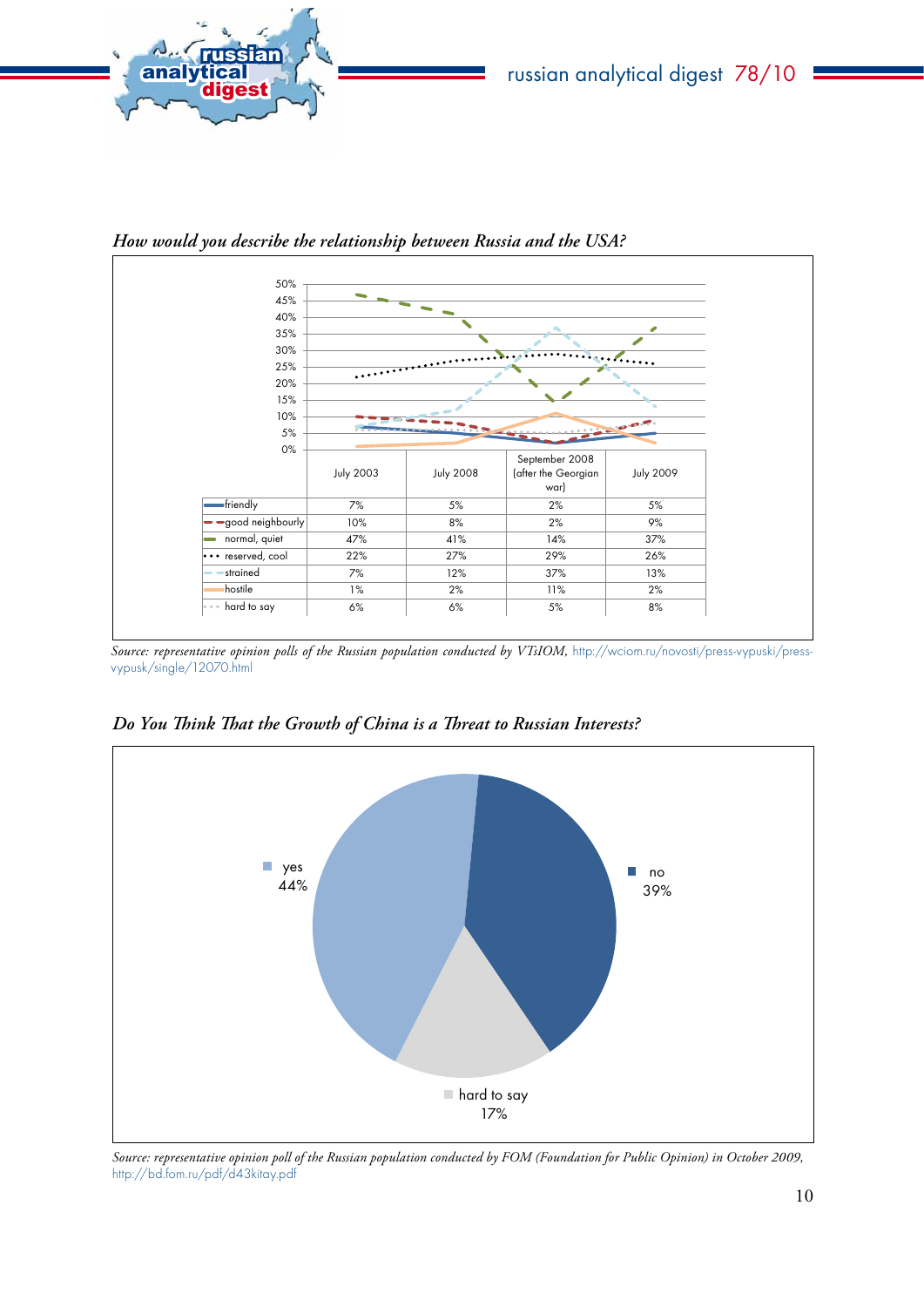

80% 70% 60% 50% 40% 30% 20% - 5 10% 0% 2002 2004 2006 2008 2009 friendly | 67% | 55% | 48% | 54% | 60% hostile 18% 21% 30% 24% 25% hard to say 16% 24% 21% 22% 16%

*Do you think that the Chinese state is friendly or hostile towards Russia?*

*Source: representative opinion polls of the Russian population conducted by FOM (Foundation for Public Opinion),* [http://bd.fom.ru/](http://bd.fom.ru/pdf/d43kitay.pdf) [pdf/d43kitay.pdf](http://bd.fom.ru/pdf/d43kitay.pdf)

## **The State of the Russian Army**

*Would you want a close relative of yours to serve in the army under the present conditions?* 



*Source: representative opinion polls of the Russian population by the Levada Center,* <http://www.levada.ru./press/2010021701.html>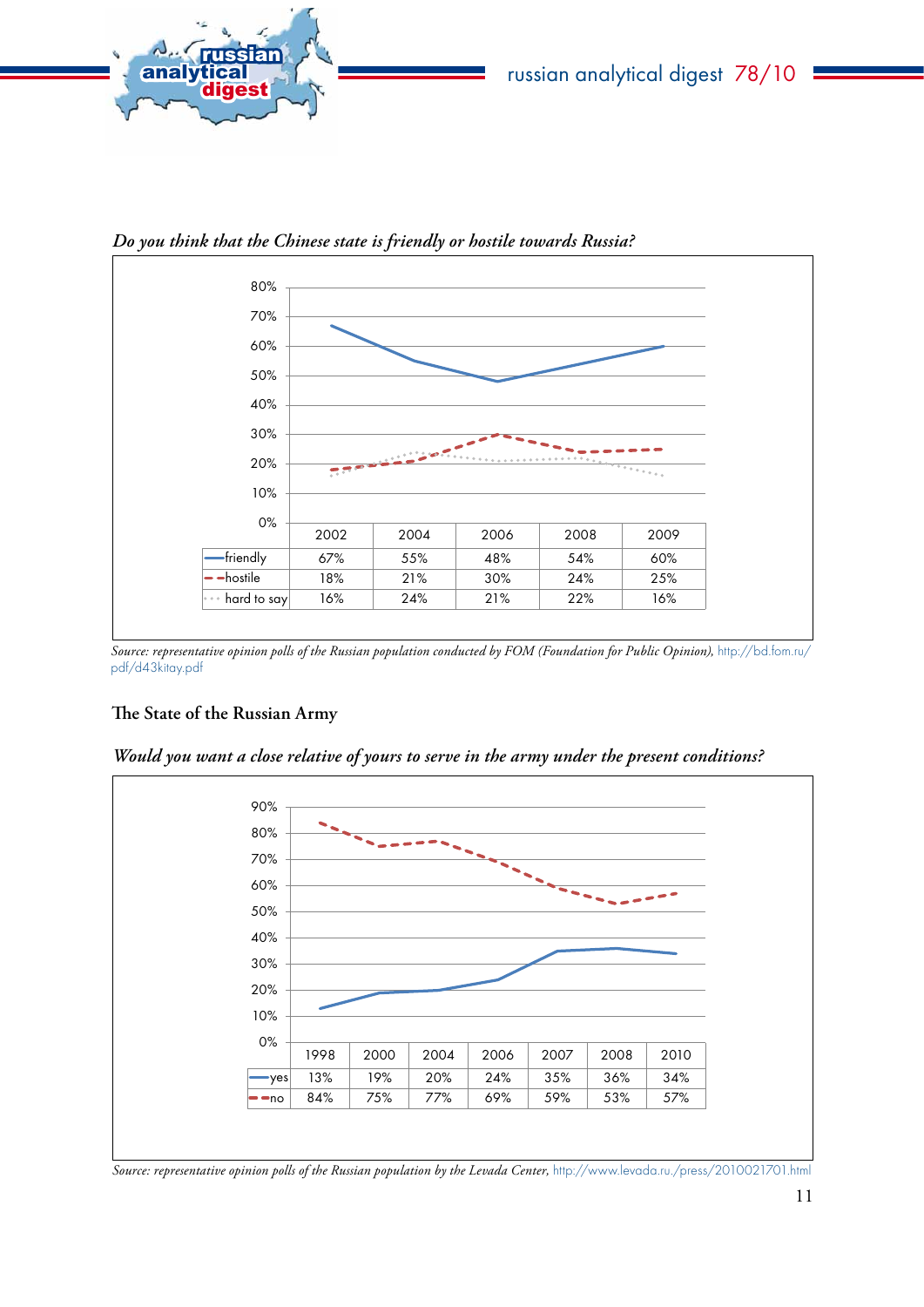*In your opinion, should Russia continue to have an army based on conscription or should the country change to a professional army?* 

analytical<br>digest

russian



*Source: representative opinion polls of the Russian population by the Levada Center,* <http://www.levada.ru./press/2010021701.html>

*At present more than 1,100,000 people serve in our army. In your opinion, how big should the Russian army be?* 



Source: representative opinion poll of the Russian population conducted by VTsIOM in February 2009, [http://wciom.ru/arkhiv/](http://wciom.ru/arkhiv/tematicheskii-arkhiv/item/single/11459.html?no_cache=1&cHash=e8f87c0929) [tematicheskii-arkhiv/item/single/11459.html?no\\_cache=1&cHash=e8f87c0929](http://wciom.ru/arkhiv/tematicheskii-arkhiv/item/single/11459.html?no_cache=1&cHash=e8f87c0929)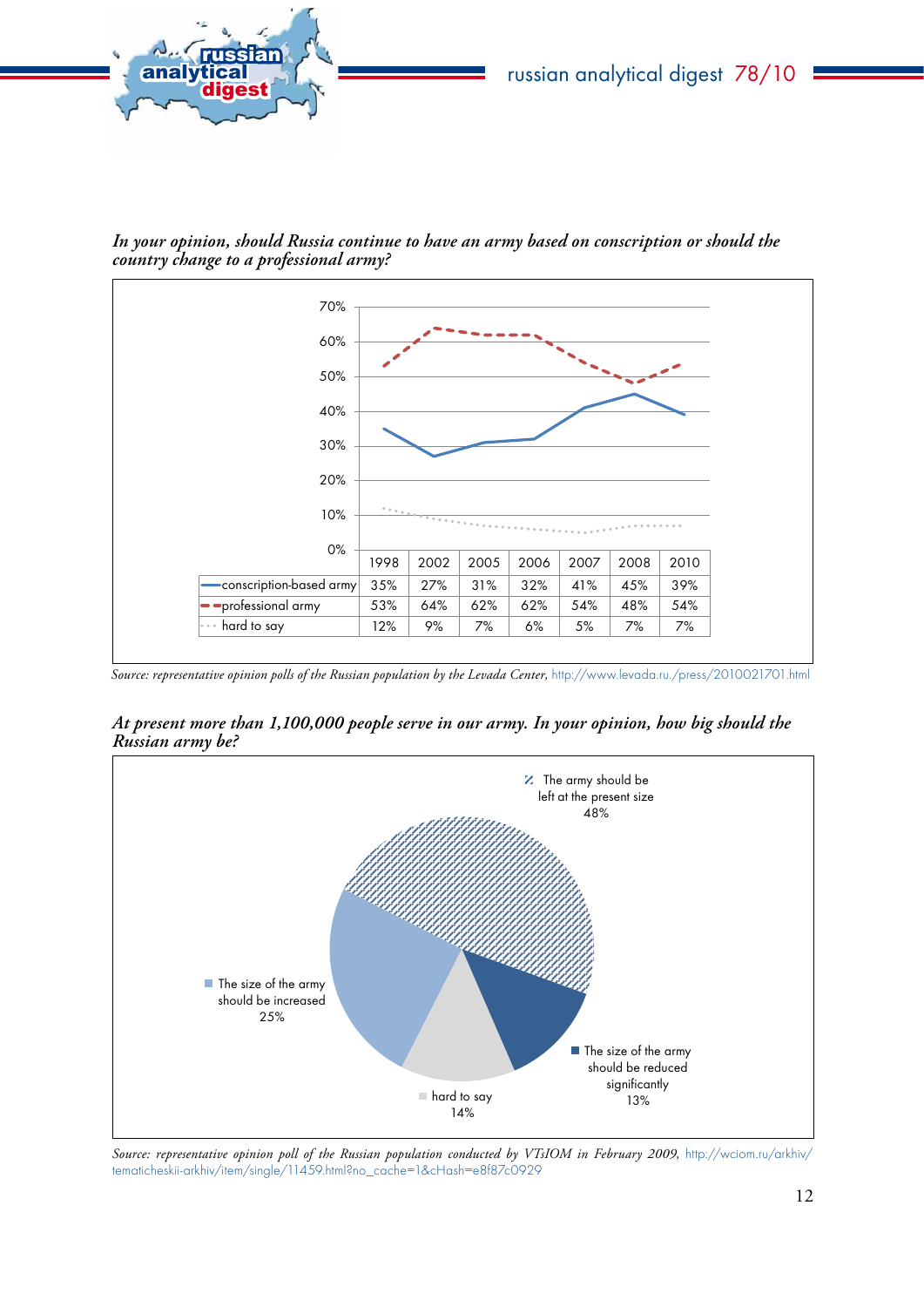

## **Do you see any problems with our army? If yes, which? (open question, up to three answers possible)**

| abuse and cruelty by higher ranks against conscripts (dedovshchina) | 33%   |
|---------------------------------------------------------------------|-------|
| Readiness for use, arms and equipment                               | 9%    |
| lack of discipline, disorganization                                 | 7%    |
| low qualification of military personnel                             | 6%    |
| bad conditions for soldiers' everyday life                          | 5%    |
| corruption and embezzlement                                         | 3%    |
| availability of housing for soldiers                                | 3%    |
| salary levels                                                       | 3%    |
| low budget                                                          | 3%    |
| control over conscripts                                             | 3%    |
| I am not worried about the problems of the army                     | 34%   |
| don't know                                                          | $4\%$ |

*Note: included are all issues named by at least 3% of respondents*

*Source: representative opinion poll of the Russian population conducted by VTsIOM in February 2010,* [http://wciom.ru/novosti/press](http://wciom.ru/novosti/press-vypuski/press-vypusk/single/13406.html)[vypuski/press-vypusk/single/13406.html](http://wciom.ru/novosti/press-vypuski/press-vypusk/single/13406.html)

*What do you think, should funding of the armed forces be changed in order to build a strong army?* 



Source: representative opinion poll of the Russian population conducted by VTsIOM in February 2009, [http://wciom.ru/arkhiv/temati](http://wciom.ru/arkhiv/tematicheskii-arkhiv/item/single/11459.html?no_cache=1&cHash=e8f87c0929) [cheskii-arkhiv/item/single/11459.html?no\\_cache=1&cHash=e8f87c0929](http://wciom.ru/arkhiv/tematicheskii-arkhiv/item/single/11459.html?no_cache=1&cHash=e8f87c0929)

*Opinion polls compiled by Christoph Laug*